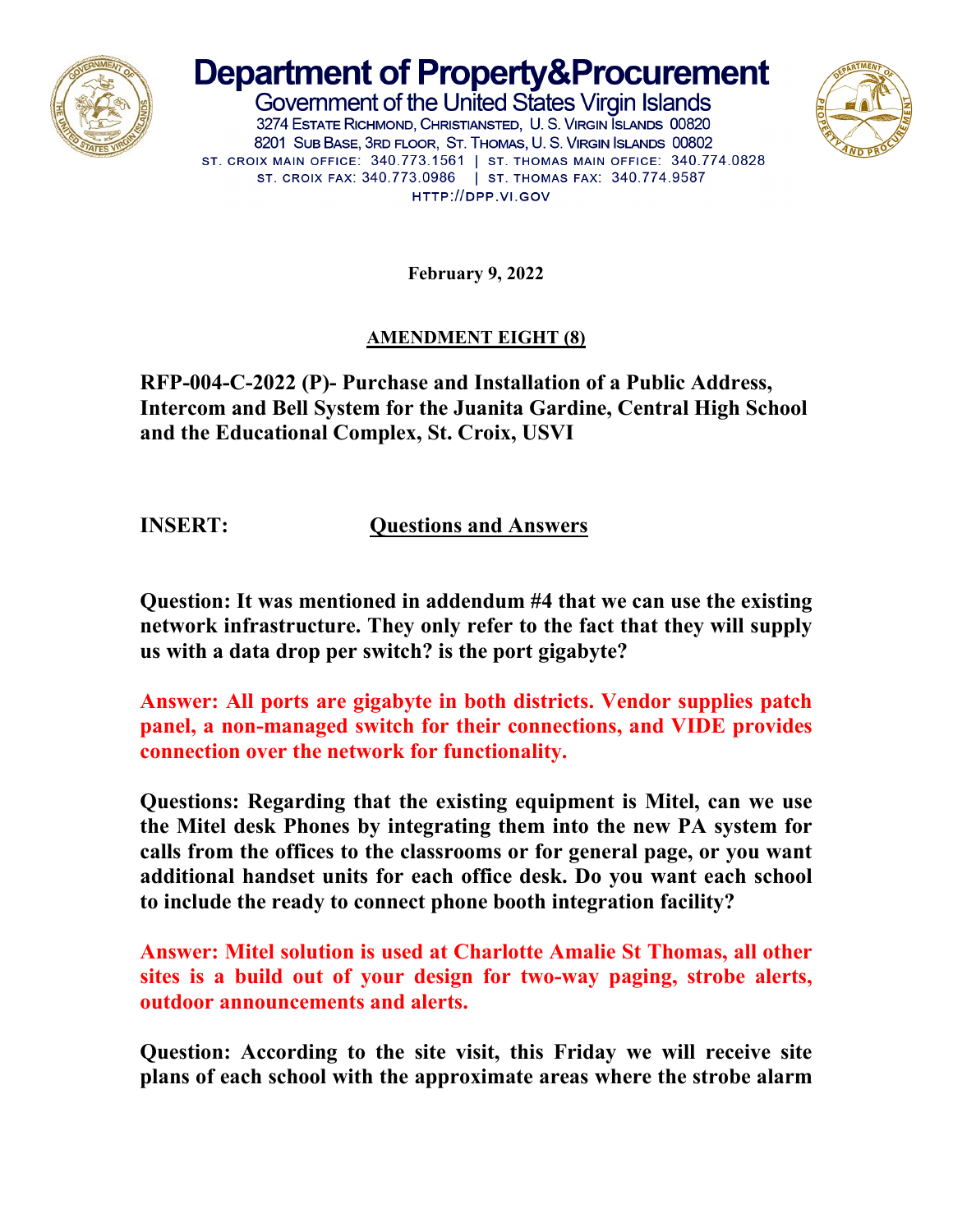**horn and external speakers should be installed. Including the MDF, IDF and any other room where a fiber switch is installed. Are this Correct?**

**Answer: Yes, this information will be provided as communicated.**

**Question: The strobes/Horn you mention in the SOW that they are wireless, could you indicate if we can present it with IP base?**

**Answer: Yes, it would be preferred IP based.**

**Question: What color strobes/Horn do you prefer Blue, Amber, or White o need multi-strobe colors for implement risk levels?**

**Answer: Multi-color for internal decision on what color orientation will be used for each individual alerts.**

**Question: Can our switch be installed in the same rack as the existing switch? Will it be necessary to supply our UPS equipment for each switch?**

**Answer: You only need a surge protector and prevention for space will be allocated.**

**Question: To clarify, it was mentioned that from each switch it will be necessary to install pipes to each classroom to where the equipment will be. With the exception of where there is an Acoustic ceiling?**

**Answer: All cabling must be in conduit independent of what is at the site, end to end as per NEC770 cabling rules. Termination at your provided patch panel and switch provisioned.**

**Question: Could you clarify what will be the schedule for work in each school? Will they be nights, after schools close, weekends?**

**Answer: Coordination for work time will be confirmed once the vendor is selected.**

**Question: In which schools is the removal and disposition of PA and Telephone equipment requested that is not working? Will this be per linear feet including equipment?**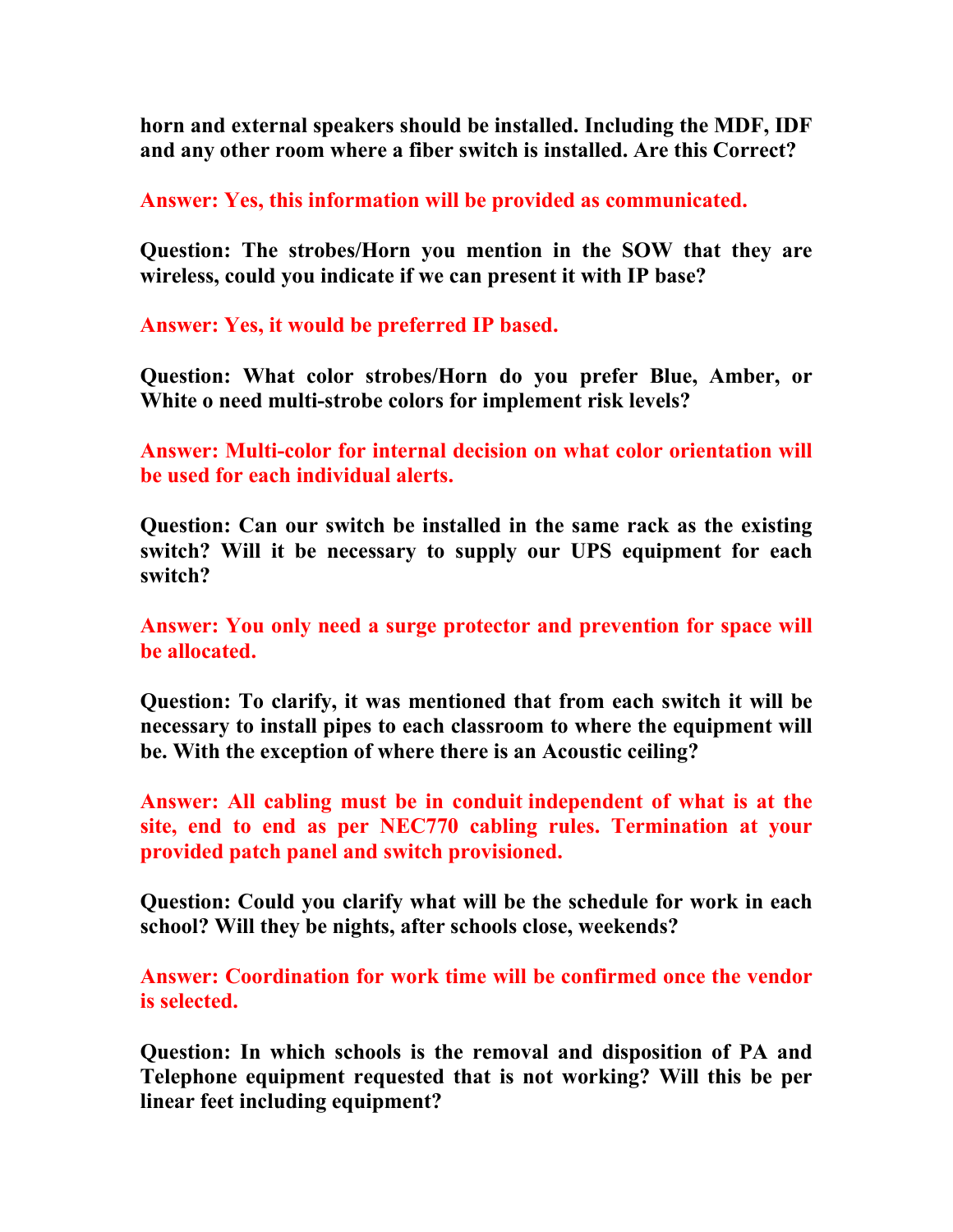**Answer: Each school will be individually costed for removal of present system for evaluation and decision purposes.**

**Question: During the visit, a school could be identified as the STX Educational Complex, which has a visual digital clock in each classroom. It was noted that this would not be necessary. Do you want us to offer as an option to change the speakers that have this feature and some other like strobe? (ip speaker with text (eg digital clock) and optional flashing)**

**Answer: Yes, you can present options in design and cost related to what is present at the site. Each option must be clearly identified in the proposal.**

**Question: According to Addendum #4, question #8 (Are correctional clocks needed in every classroom), the clock is mentioned, could you clarify if the IP clock will be digital or analog? Is it possible as a unitary option?**

**Answer: Clocks are needed in each room as most paging systems includes this feature in the two-way systems. Digital is preferred by VIDE.**

**Question: We can provide the unit price as an option for the LED hallway text sign units? Or Speaker with Text for common areas?**

**Answer: This will have to be further explain for use in a two-way paging system build. VIDE don't remember requesting this additional feature but can be presented as an option for consideration.**

**Question: Will the proposal price to be presented be unitary per school for each article or will it be a lump sum?**

**Answer: Per School.**

**Question: Is it required with the proposal to present cutsheet of the correct equipment?**